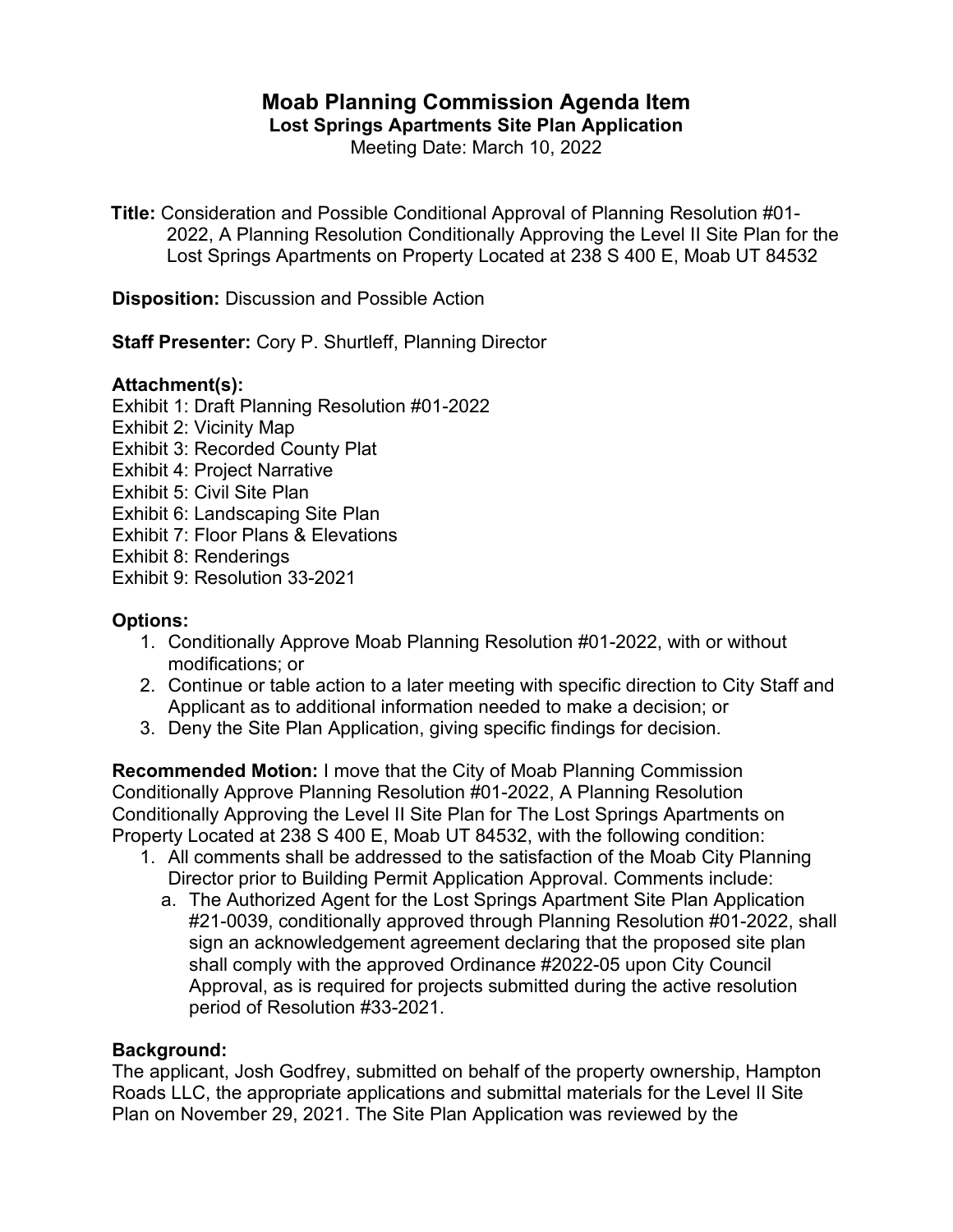Development Review Team (DRT) on December 15, 2021. Following the response to DRT comments in the Resubmittal materials, submitted February 3, 2022, the DRT found the outstanding comments were sufficiently addresses. At this time the Site Plan Application has been submitted for review by the Moab City Planning Commission, on March 10, 2022; proposed as a conditional approval based out the outstanding requirements resulting from Moab City Resolution #33-2021.

#### **Project Description:**

Location: 238 S 400 E, Moab UT 84532 Property Owner: Hampton Roads LLC Applicant: Josh Godfrey Parcel: 01-0B01-0011 (97474.14 sf) (2.24 acres) Zoning: R-3 Multi-Household Residential Zone & C-5 Neighborhood Commercial Zone Proposed Use: Residential Multi-Household Apartments Project Size: 80-unit Multi-Household Apartment Development, Pool/ Clubhouse Parking: 120 spaces

## **Narrative Summary:**

Provided by Applicant:

"2nd Story Capital proposes to construct a multifamily development located at 238 South 400 East to replace the existing mobile home park. The parcel is 2.24 acres, all of which will be disturbed with the project. The new multifamily buildings and office building will comprise of about 25,000 square feet of footprint area. Access will be provided from 300 East, 200 South and 400 East. Parking will be provided in two components: outdoor parking and garage parking. A total of 120 parking spaces will be provided with 104 of those spaces being outside and 16 being garage parking spaces.

The proposed project has been designed per the Land Use Code and in alignment with the City General Plan. All building setbacks and parking requirements have been met. Interior parking lot landscaping percentages meet the Land Use Code requirement.

Thank you for the opportunity to submit this application. We look forward to working with the City of Moab on this development." – Cal Johnson, Legend Engineering

The proposed Site Plan Application was officially submitted on November 29, 2021, falling with the timeframe identified by Moab City Resolution #33-2021, between October 12, 2021 and April 10, 2022. This Resolution enacted the Pending Ordinance Doctrine, which allows to City to deny any applications pertaining to the identified amendment or process applications under the condition that they will comply with the resulting ordinance. The applicant has confirmed that they will continue the application in compliance with the approved Resolution, and pursue the Conditional Site Plan Approval to comply with the resulting Ordinance #2022-05. This Ordinance will require that a percentage of the proposed units in the R-3 Multi-Household Residential Zone portion of the property be designated as Active Employment Units, to be occupied by qualified Active Employment Households. The specific process, review, approval, and enforcement of this condition will be outlined in the resulting Ordinance #2022-05.

## **Process: Site Plan Review**